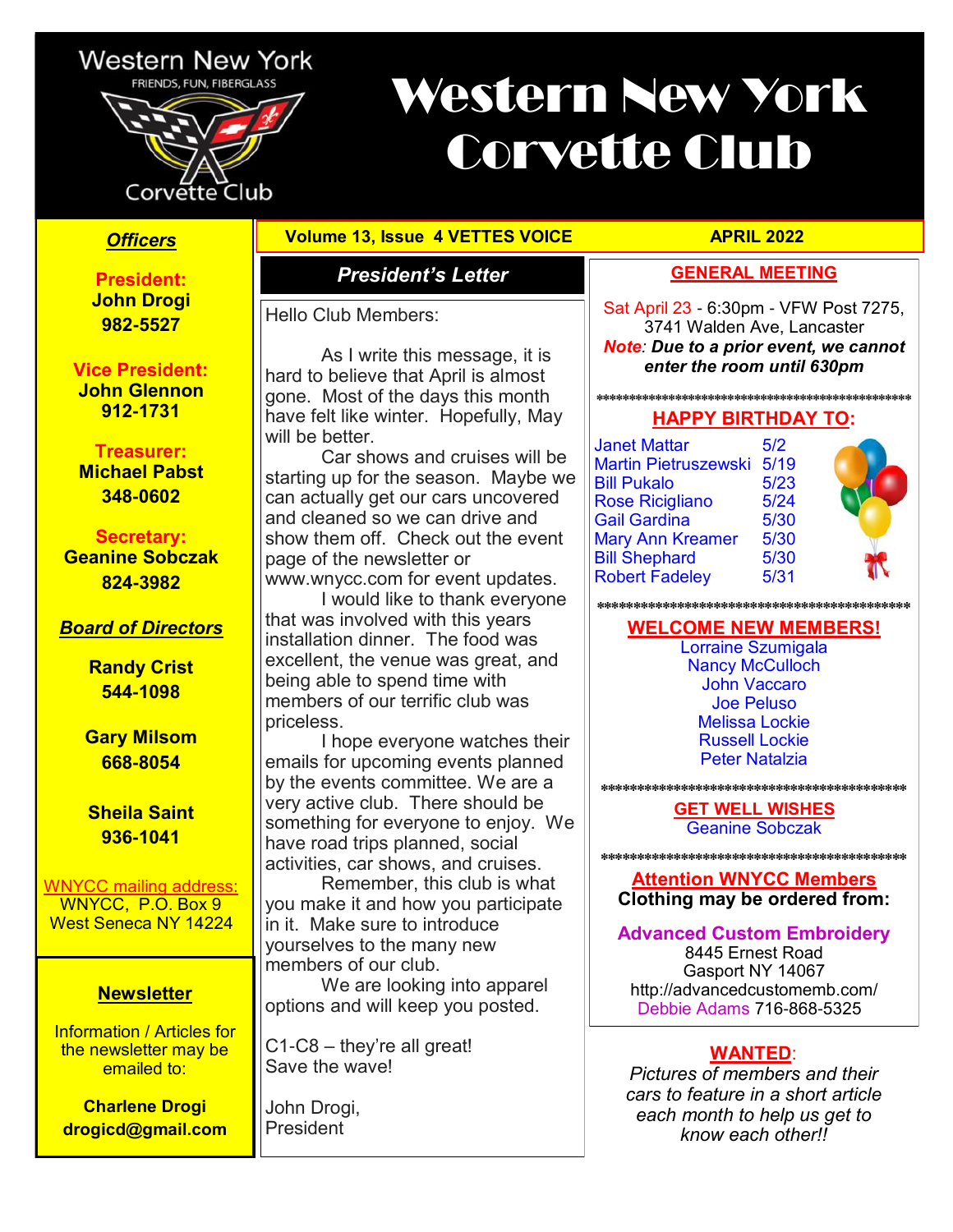#### **WNYCC 2022 CALENDAR OF EVENTS**

Note: This is not a complete list of all events but just those coming up in the next two months as well as those we need a headcount for!!

Sat, April 23 – 6:30pm - General Meeting - Lt Col Matt Urban VFW Post 7275 *Note: Due to a prior event, we cannot enter the room until 630pm*

Sun, April 24 – 11:45pm - VFW Spaghetti Dinner - \$12 cash only – *See article* Lt Col Matt Urban VFW Post 7275, 3741 Walden Ave. Lancaster NY (681-8387)

Sun, May 1 – 11:45am - Brunch at the Roycroft - EVENT AT CAPACITY LIMITED TO 20 PERSONS - Corvettes are optional as there is limited parking.

Sat, May 7 – Seneca Lake Region – All day event – *See Article for details* Please RSVP to Geanine; call or text 716 445 8294 or email; A headcount is needed by April 23.

Mon, May 9 – 5p-8p – Opening Alden Cruise Night, Alden Town Park - Shine only

Wed, May 11 – 5pm - Opening Cruise Night @ VFW Post - Shine Only

Sunday May 15 – Spring Cruise with the Niagara Corvette Club – *See Article* Please RSVP to Geanine; call or text 716 445 8294 or email

Tues, May 17 – Pautler's Cruise night – opening night – shine only

Sat, May 21 – 6:30pm - General Meeting *(one week early)*

Mon, May 23 – Wed, May 25 - Thousand Islands Trip

Mon, May 30 - Lancaster Memorial Day Parade – *More details to come*

June 11-17 NCCC Convention in Atlantic City - Contact Pete Ricigliano at 716-634-6101 *See Full Page Information* 

Sat, June 18 – 3pm - Wine & Cheese Party at the Wiers'

Wed, June 22 - All Corvette Cruise at West Herr (Rain date Wed June 29)

Sat, June 25 – 6:30pm - General Meeting

Fri, July 8 – 7pm Board Boat - Grand Lady Sunset Cruise – Rain or Shine - *See Article*

Sat, July 30 Gathering at the Egans' at Lime Lake – EVENT AT CAPACITY

Sat, Aug 13 - Family Picnic in Sheridan NY - *More details to come*

Saturday August 20 General Meeting 630pm (one week early)

Aug 25-27 Corvettes at Carlisle – Contact Pete Ricigliano 716-634-6101 with any questions Hotel: Carlton Hotel and Conference Center – 1-717-774-2721 - Cost: \$115/nt total - Rooms are being held under the name Corvettes of Buffalo - 10 rooms available  $\sim$  20 min drive via turnpike to the fairgrounds

Mon Sept 12 Fall Cruise (Rain Date Tues Sept 13)

Saturday Sept 17 General Meeting 630pm (one week early)

Sun Sept 18 Pembroke Kiwanis Car Cruise and Fall Festival

Saturday Oct 29 General Meeting 630pm (one week later)

Saturday Nov 26 General Meeting 630pm

Sat Dec 3 Christmas Party at the Lt Col Matt Urban VFW Post 7275, 3741 Walden Ave, Lancaster

No December meeting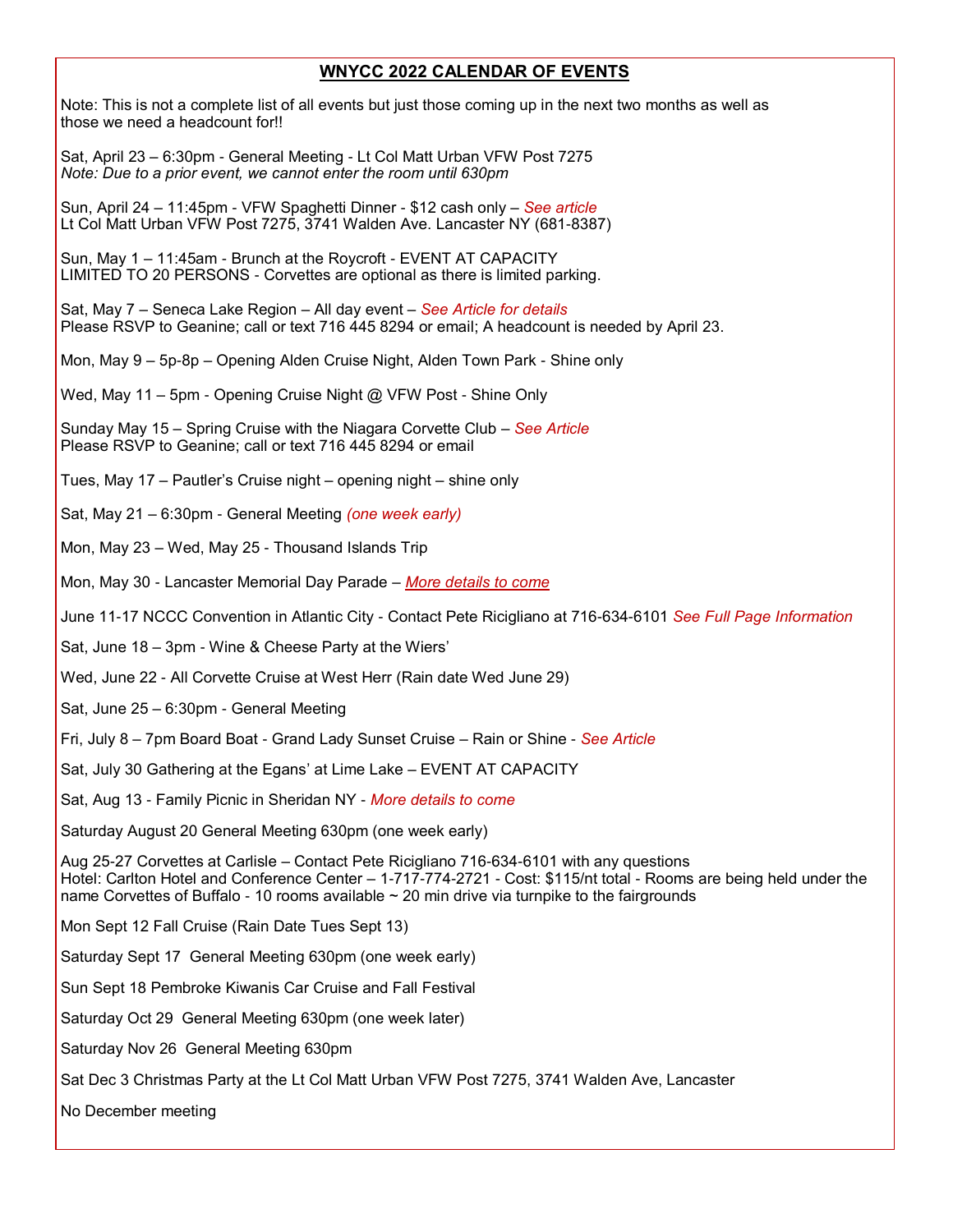#### **2022 Installation Dinner**

A fun night of food, fellowship, and music. Congratulations to newly installed officers.







**From Across the Pond**

**Hi Pete**: Just bought this lift to make jobs on the 72 easier. First job is to adjust the rear parking brake shoes, and fit new lever as I cracked the old one trying for "one more click"! Pic is of a C3 on a similar single post portable lift. **Gary** 



**Gary**: I put my insurance on my C7 yesterday, so I could take it to Watkin Glen race track for fast parade carcontrolled laps. Weather for this weekend in the 40s F with rain so I canceled. I did take it out today for the first time today and got on the gas to remind me what real HP is again! All winter I drove my 4-cylinder Chevy around and now I could get that got out of my system. Gas prices are starting to go down a little so now it cost about \$75.00 to fill up the corvette, compared to about \$60 last year. What was the gas prices in England after that terrible war started? Rosie and I will leave on the April 27th for a 5 day vacation and go the Corvette Museum in Bowling Green Kentucky. It's near where the corvettes are built. It about 700 miles from home and we plan to travel to other states and see the sights. That car lift looks very portable and will make life easer while working on your car. Save the wave for me. Your friend across the pond **Pete**





Membership











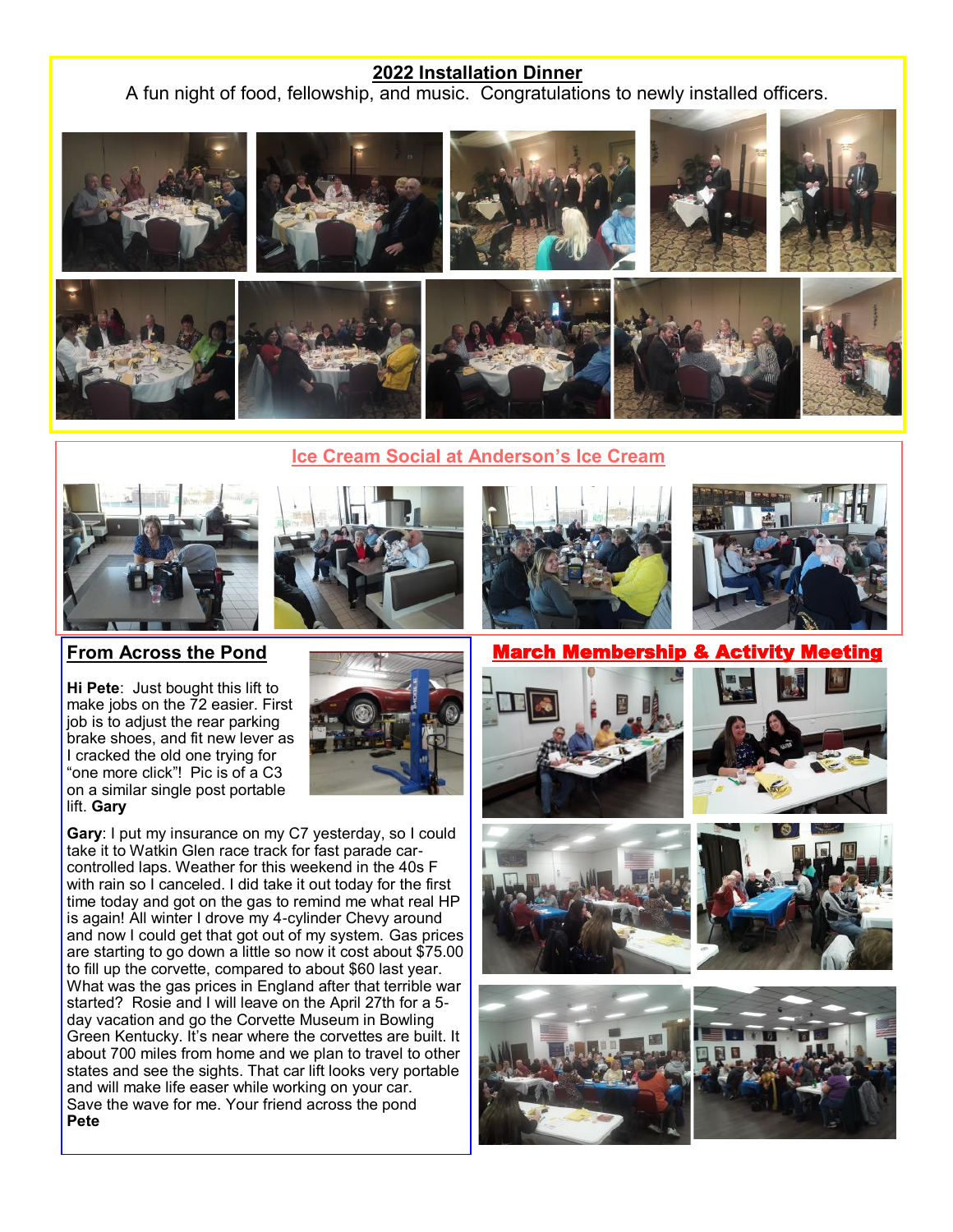#### **Seneca Lake Region** Sat May 7 – All day event

**830am** - Meet at Tops Market, 12775 Broadway, Alden cruise to Avon **10am** - Breakfast at Peppermint's Dinner in Avon **Approx. 12:45pm** - Saunders Amish Store **Approx. 2pm** - Muranda Cheese Company in Waterloo. Onto Willard Asylum for the Chronic Insane for a photo op with the Corvettes. **Around 415pm** - Fleur de Lis Brew Works

> Please RSVP to Geanine via call or text 716-445-8294 or email A headcount is needed by April 23.



#### **Thousand Islands Trip** May 23-25 2022

We will caravan up to the Thousand Islands together and stay at Capt Thomson's Resort in Alexandria Bay NY on the waterfront. All rooms will be on the second floor (note, there is no elevator at this hotel). This is approximately a 4 hour ride but we will stop for lunch and rest stops along the way.

> We are estimating the package will cost \$450 per couple which includes

2 nights at Capt Thomson's Resort 1 dinner buffet Mon May 23 @ 6pm for all of us 1 breakfast buffet Tues May 24  $\omega$  8am for all of us 1 breakfast buffet Wed May 25  $\widetilde{\omega}$  8am for all of us Tues May 24 10am Two Nation Boat Cruise with a stop at Boldt Castle

We need a minimum of 20 persons to make this event a "go" to get the package rate. In the event we do not get 20 persons, we will still take the trip but the meals, boat ride and castle will be on our own.



VFW Spaghetti Dinner Sun April 24 –  $1145$ am - \$12 cash only Lt Col Matt Urban VFW Post 7275, 3741 Walden Ave. Lancaster NY (681-8387)

Includes spaghetti & meatballs, chef salad, bread & butter, coffee & dessert.

Headcount needed! Please RSVP to Geanine; call or text 716 445 8294 or email. We will have tables reserved to dine in at the Post.



*Spring Cruise with the Niagara Corvette Club*  Sunday, May 15

**1030am** - Meet at the Tops, 906 Center St in Lewiston.



We will caravan to *Schulze Winery and Live Edge Brewing Company*

*Shopping in Olcott* before *Spring Lake Winery*

Final destination is *Duffs* at Eastern Hills Mall for wings.



Please RSVP to Geanine via call or text 716-445-8294 or email

A headcount is needed of who wants to go to Schulze Winery versus Live Edge Brewing Company. They are next door to one another.

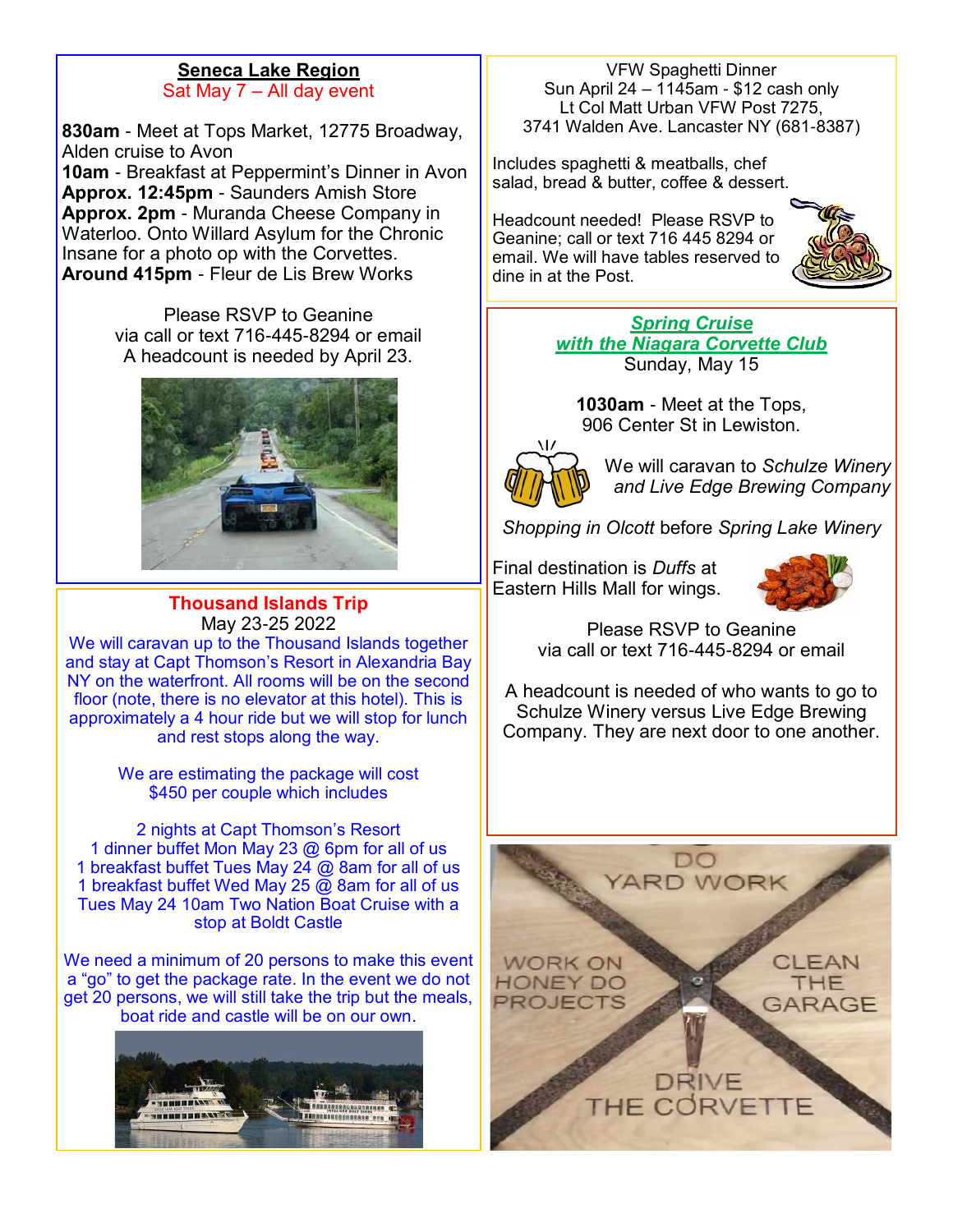#### **How to Lock Your Car and Why**

contributed by Gary Milsom

I locked my car. As I walked away, I heard my car door unlock. I went back and locked my car again three times. Each time, as soon as I started to walk away, I would hear it unlock again!! Naturally alarmed, I looked around and there were two guys sitting in a car in the fire lane next to the store. They were obviously watching me intently, and there was no doubt they were somehow involved in this very weird situation. I quickly chucked the errand I was on, jumped in my car and sped away. I went straight to the police station, told them what had happened, and found out I was part of a new, and very successful, scheme being used to gain entry into cars. Two weeks later, my friend's son had a similar happening.

While traveling, my friend's son stopped at a roadside rest to use the bathroom. When he came out to his car less than 4 -5 minutes later, someone had gotten into his car and stolen his cell phone, laptop computer, GPS navigator, briefcase... you name it. He called the police and since there were no signs of his car being broken into, the police told him he had been a victim of the latest robbery tactic -- there is a device that robbers are using now to clone your security code when you lock your doors on your car using your key-chain locking device…

They sit a distance away and watch for their next victim. They know you are going inside of the store, restaurant, or bathroom and that they now have a few minutes to steal and run.

The police officer said to manually lock your car door-by hitting the lock button inside the car -- that way if there is someone sitting in a parking lot watching for their next victim, it will not be you.

When you hit the lock button on your car upon exiting, it does not send the security code, but if you walk away and use the door lock on your key chain, it sends the code through the airwaves where it can be instantly stolen.

This is very real.

Be wisely aware of what you just read and please pass this note on. Look how many times we all lock our doors with our remote just to be sure we remembered to lock them -- and bingo, someone has our code... and whatever was in our car.

Snopes Approved -- Please share with everyone you know

#### **GRAND LADY CRUISE**

**Friday July 8** - Rain or Shine The boat boards at 7pm Sailing time is 730-930pm

#### **MONEY IS DUE BY SATURDAY MAY 28**

10 Tickets available

Cost is \$33 (boat ride only, per person) adults only We need a commitment to purchase tickets. If you say you are going, the Club will purchase a ticket for you and you are responsible for paying for that ticket. **There are no refunds.**

**Note: The boat has a new location with parking at 275 Ganson Street (not at RiverWorks)**

> Please send checks payable to **WNYCC** to: Michael Pabst 135 Denise Drive Cheektowaga NY 14227

Annotate on the check this is for the Grand Lady





#### **WNYCC CLUB FUNDRAISER**

WNYCC Chrome License frame - \$10. WNYCC Hat - \$10. NCCC Patch - \$5.

Checks should be made payable to WNYCC. If you have already purchased a frame, thank you for supporting your Club!! **WESTERN NEW YORK** 

See John Drogi to purchase any of these items.



**CORVETTE CLUB**